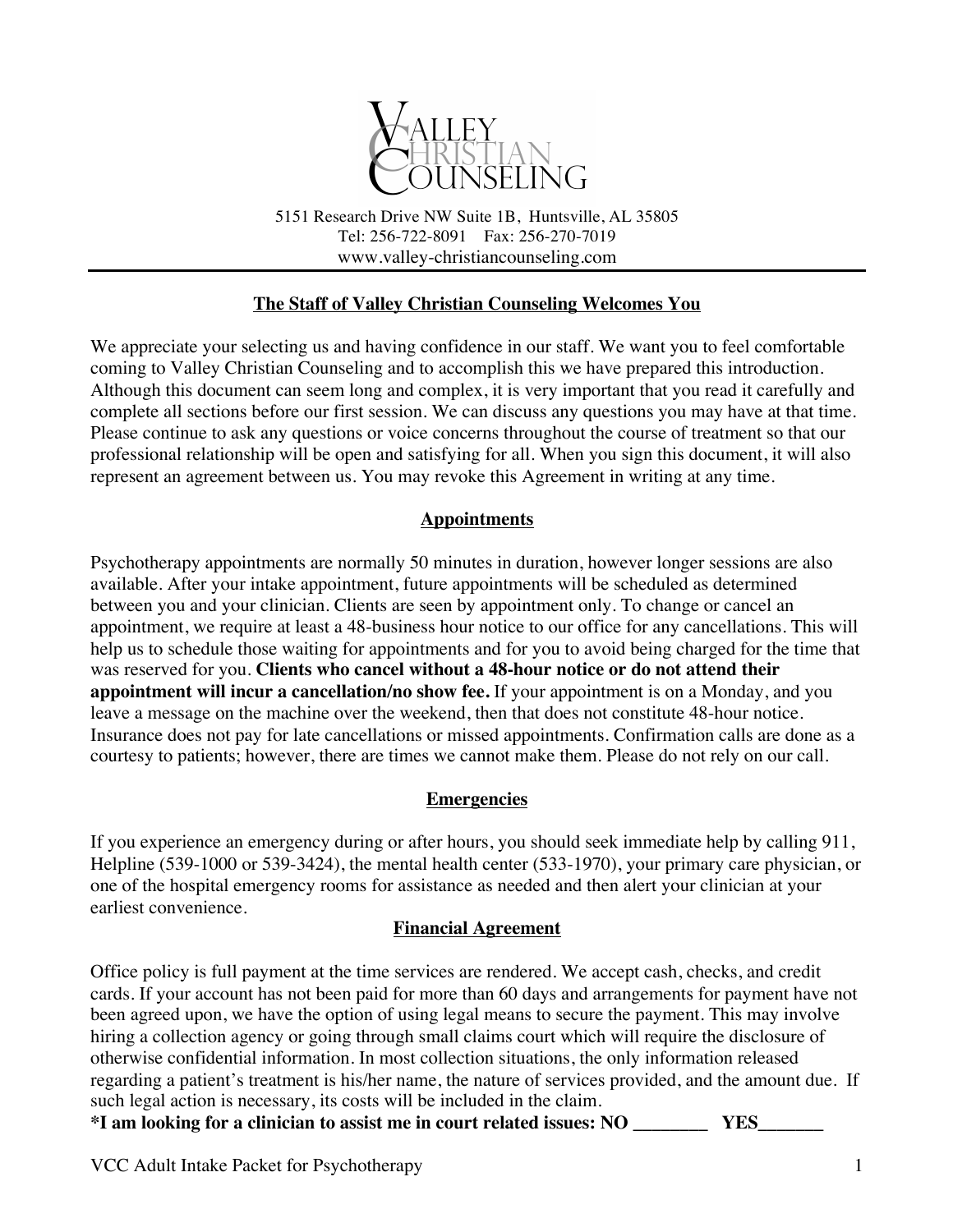- VCC Adult Intake Packet for Psychotherapy 2 you.
	-

I have been given the opportunity to discuss these policies and to ask for clarification. I have read and agree with all of the above information. I understand that I will be responsible for charges and will pay for services as rendered regardless of amounts, if any, reimbursed to me by my insurance company. My signature below constitutes an understanding of and agreement to the terms and conditions above.

that contains all necessary information needed so that you can bill your insurance directly.

cannot determine if or what you will be reimbursed for mental health services. That is between you and your insurance provider. If you plan to file an insurance claim on psychological services, please contact your insurance provider before your first visit to verify your mental health benefits as precertification or authorization may be required. You will be provided a complete itemized statement

the client's personal financial responsibility (not covered by insurance). • During the course of treatment, off-site consultation is sometimes requested. School consultations, team meetings, and hospital consultations are billed at the usual hourly rate, including travel time.

journals, or personal writings forwarded to the clinician for reading and telephone correspondence to and from authorized sources may be subject to billing at the usual hourly rate and is regarded as

§ **Clients are discouraged from having their clinician subpoenaed.** All court related work is billed at \$220/hour. This is a non-insurance charge. The client will be responsible for payment which includes: phone calls, filing documents with the court, pre-court record review, pre-court case formulation, depositions, consultations with attorneys, court appearances, in court (testimony) time, and time for travel and "waiting," and total time out of the office (departure until return). The minimum charge for a court appearance is \$1500. A retainer of \$1500 is due in advance. If a subpoena or notice to meet attorney(s) is received without a minimum of 48-hour notice there will be an additional \$250 "express" charge. Also, if the case is reset with less than 72 business hours notice, then the client will be charged \$500 (in addition to the retainer of \$1500). Even though you are responsible for the testimony fee, it does not mean that the clinician's testimony will be solely in your favor. The clinician can only testify to the facts of the case and to their professional opinion. Patients will be asked to sign a release of information and agreement for court appearances, if these

request may be billed at the clinician's usual hourly rate. ■ Review of past therapeutic documentation (i.e. treatment, history, discharge summaries, etc.) letters,

# § If a letter or other special correspondence is requested/required, preparation time for processing the

\_\_\_\_\_\_\_\_\_\_\_\_\_\_\_\_\_\_\_\_\_\_\_\_\_\_\_\_\_\_\_\_\_\_\_\_\_\_\_\_\_\_\_ \_\_\_\_\_\_\_\_\_\_\_\_\_\_\_\_\_\_\_\_\_\_\_\_\_\_\_ Client or Legal Guardian's signature Date

**Clinical Record**

Professional laws and standards require that a clinical record of psychotherapy services be maintained for all treatment provided. The client record remains the property of the clinician. Patients have the right to request that a record is amended; to request restrictions on what information from your clinical record is disclosed to others; to request an accounting of disclosures that you have neither consented to nor authorized; to determine the location to which protected information disclosures are sent; and to have any complaints you make about these policies and procedures recorded in your records. Valley Christian Counseling is not a HIPAA covered entity. I am happy to discuss any of these rights with

services are required. I, (your name) \_\_\_\_\_\_\_\_\_\_\_\_\_\_\_\_\_\_\_\_\_\_\_\_\_\_\_\_\_\_\_\_\_\_\_ understand that my clinician is not in network for any private insurance providers. Valley Christian Counseling does not file insurance. We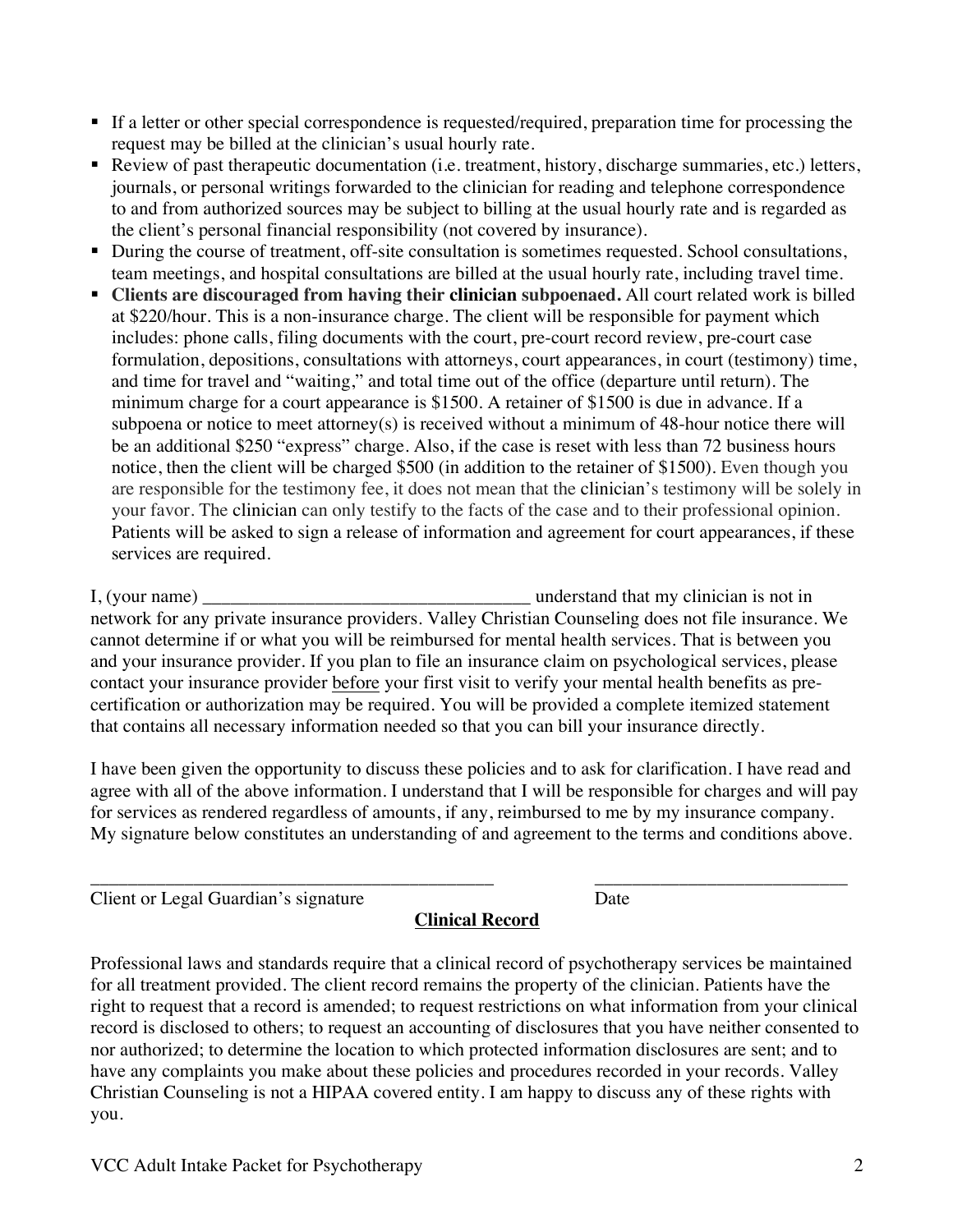#### **Confidentiality and Disclosure Statement**

The confidentiality of psychotherapy services provided by Valley Christian Counseling is protected by professional ethics and law. Unless you grant written permission, we will neither inform anyone that you are receiving services, nor will we disclose personal information provided. Legal and ethical exceptions exist. If you would like for information from your clinical record to be sent to a third party (i.e., physician, therapist, attorney, etc.) you must *first* sign a Release of Authorization form provided by our office. A fee may be required before records are forwarded.

#### **Limits On Confidentiality**

The law protects the privacy of all communications between a patient and a clinician. In most situations, I can only release information about your treatment to others if you sign a written Authorization form that meets certain legal requirements. There are other situations that require that you provide written advance consent. Your signature on this Agreement provides consent for those activities, as follows:

- 1. I may occasionally find it helpful to consult other health and mental health professionals about a case. During a consultation, I make every effort to avoid revealing the identity of my patient. The other professionals are also legally bound to keep the information confidential. If you don't object, I will not tell you about these consultations unless I believe that it is important to our work together. I will note all consultations in your Clinical Record.
- 2. You should be aware that I practice with other mental health professionals and that I employ administrative staff. In most cases, I need to share protected information with these individuals for both clinical and administrative purposes, such as scheduling and billing. All of the mental health professionals are bound by the same rules of confidentiality. All staff members have been given training about protecting your privacy and have agreed not to release any information outside of the practice without the permission of a professional staff member.
- 3. I also may have contracts with other businesses such as an accounting firm or attorney. I have a formal business associate contract with these businesses, in which they promise to maintain the confidentiality of this data except as specifically allowed in the contract or otherwise required by law. If you wish, I can provide you with the names of these organizations and/or a blank copy of this contract.
- 4. If a patient threatens to harm himself/herself, I may be obligated to seek hospitalization for him/her, or to contact family members or others who can help provide protection.

There are some situations where I am permitted or required to disclose information without either your consent or Authorization:

1. If you are involved in a court proceeding and a request is made for information concerning your diagnosis and treatment, such information is protected by the therapist-patient privilege law. I cannot provide any information without your (or your legal representative's) written authorization, or a court order. If you are involved in or contemplating litigation, you should consult with your attorney to determine whether a court would be likely to order me to disclose information.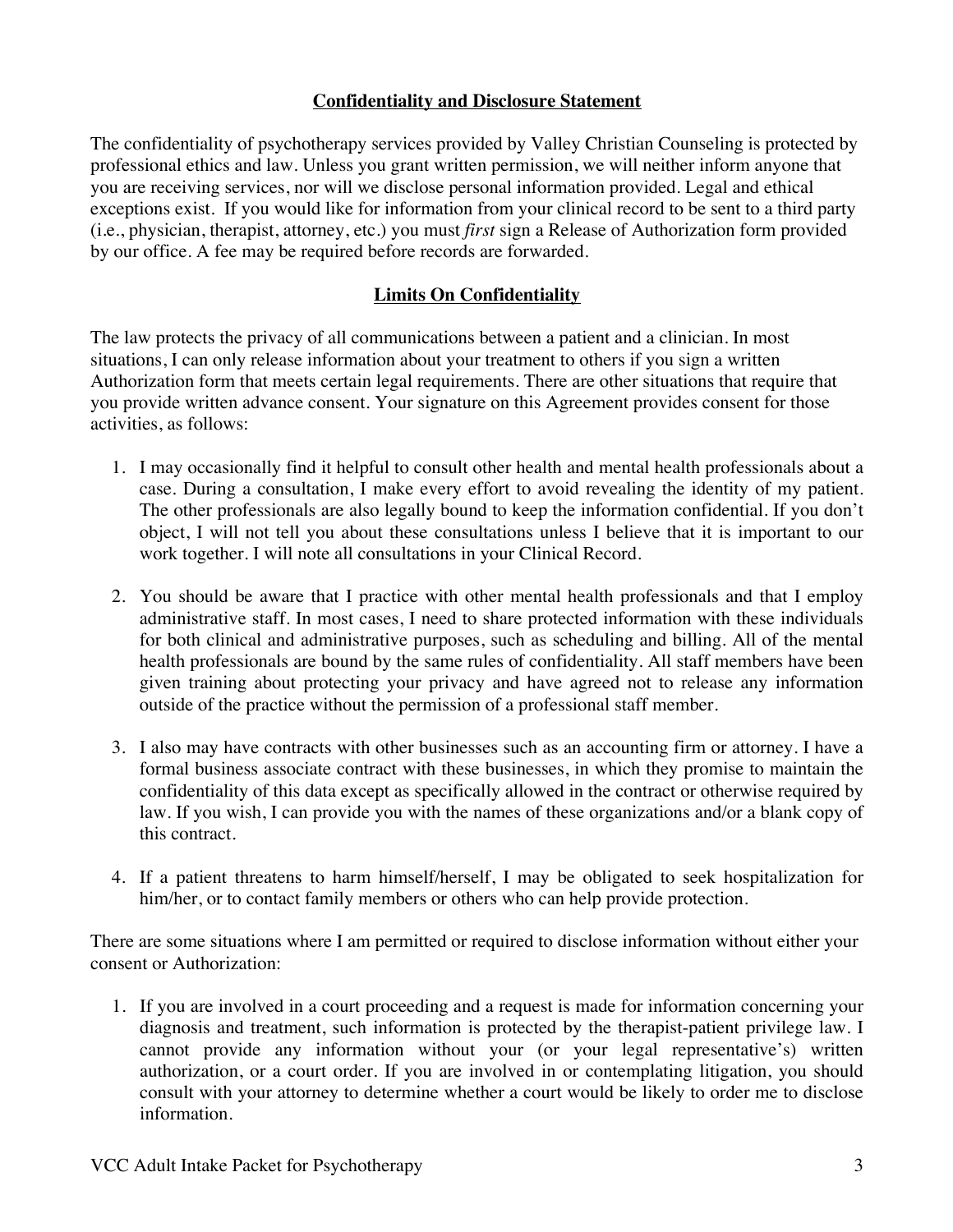- 2. If a government agency is requesting the information for health oversight activities, I am required to provide it for them.
- 3. If a patient files a complaint or lawsuit against me, I may disclose relevant information regarding that patient in order to defend myself.
- 4. If a patient files a worker's compensation claim, I may disclose information relevant to that claim to the patient's employer or the insurer.

There are some situations in which I am legally obligated to take actions, which I believe are necessary to attempt to protect others from harm, and I may have to reveal some information about a patient's treatment.

- 1. If I know or suspect that a child under the age of 18 has been abused or neglected, the law requires that I file a report with the appropriate governmental agency, usually the Alabama Department of Human Resources. Once such a report is filed, I may be required to provide additional information.
- 2. If I know that an elderly or disabled adult has been abused, neglected, exploited, sexually or emotionally abused, the law requires that I file a report with the appropriate governmental agency, usually the Alabama Department of Human Resources. Once such a report is filed, I may be required to provide additional information.
- 3. If a clear and immediate threat of serious physical harm to an identifiable victim is communicated by a patient then I am required to communicate confidential information to a potential victim, the family of a potential victim, law enforcement authorities, or other appropriate authorities.

I hereby acknowledge that these limitations on confidentiality have been read by me and/or explained to me and I agree to abide by them. I have been given the opportunity to discuss these concepts and conditions and to ask for clarification. I understand that my consent to treatment may be withdrawn by me at any time without prejudice.

Client or Legal Guardian's Signature Date

### **Client's Rights**

\_\_\_\_\_\_\_\_\_\_\_\_\_\_\_\_\_\_\_\_\_\_\_\_\_\_\_\_\_\_\_\_\_\_\_\_\_\_\_\_\_\_\_ \_\_\_\_\_\_\_\_\_\_\_\_\_\_\_\_\_\_\_\_\_\_\_\_\_\_\_

You, the client, have the right to:

- Receive respectful treatment that will be helpful to you without discrimination
- Be informed about techniques, intervention strategies and procedures, or any aspect that might not be clear or understood regarding treatment
- Be informed and inquire about diagnosis, methods of assessment, and the goals of treatment
- Accept or decline treatment (except in emergency situations or when ordered by a judge or Federal/State authority)
- Seek alternative psychotherapy services and be provided with an appropriate referral

VCC Adult Intake Packet for Psychotherapy 4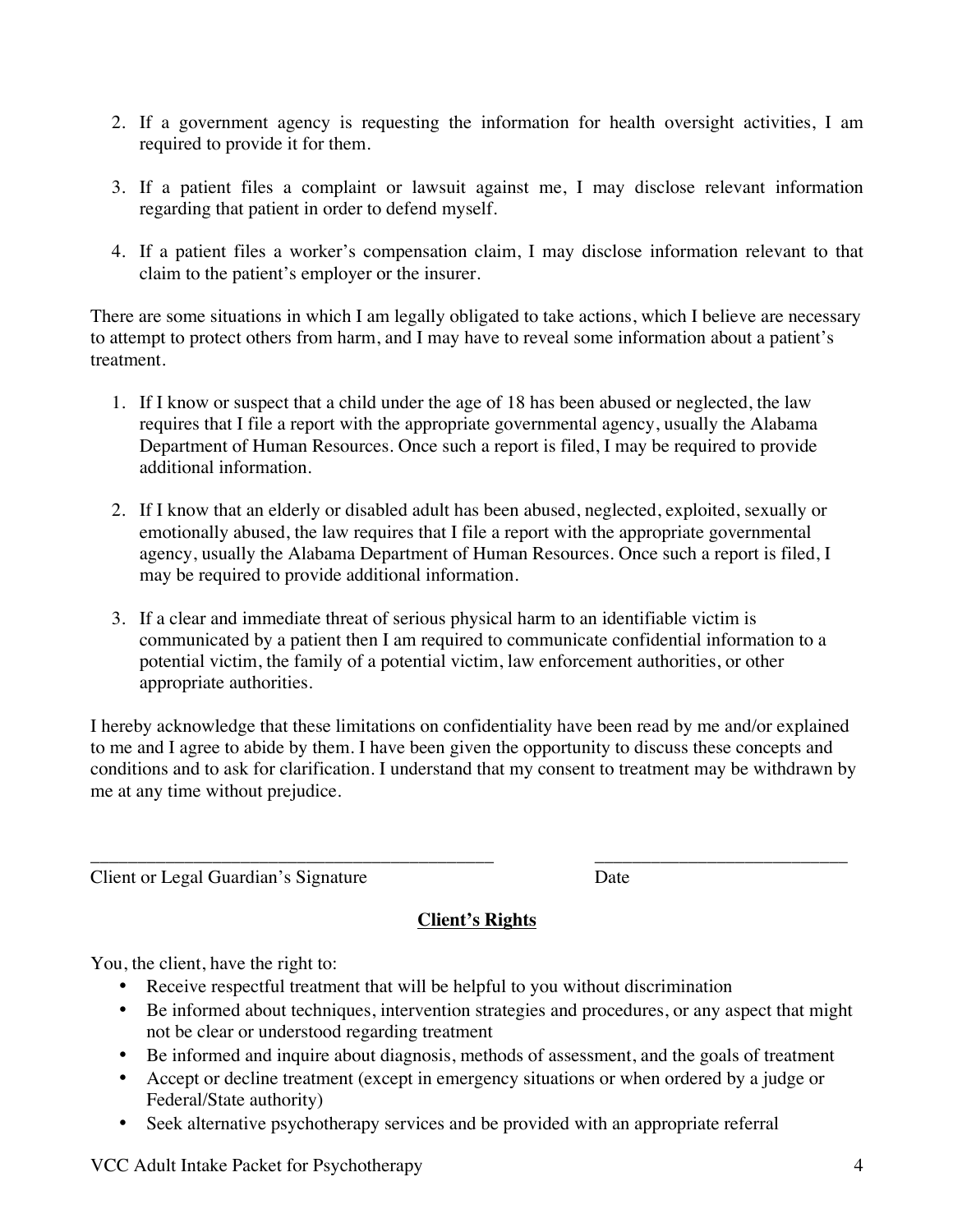- Discuss, question, and participate in hospital, residential placement, half-way or quarter-way treatment decisions
- Ask for and receive information about the clinician's qualifications, including license, education, training, experience, membership in professional groups, special areas of practice, and limits of practice
- Refuse to answer any question or give any information you choose not to answer or give
- Know if your clinician will discuss your case with others
- Ask that the clinician inform you of your progress
- A safe treatment setting, free from sexual, physical, and emotional abuse. In a professional relationship, sexual intimacy between a therapist and a client is never appropriate
- Report suspected immoral or illegal behavior

#### **Other Considerations**

Smoking is not allowed inside the facilities. Possession of illegal substances, alcohol, firearms, or weapons is prohibited on our premises. Being under the influence of drugs or alcohol is prohibited. If we suspect that you are in violation of these rules, or any other laws, you will be asked to leave, and /or appropriate authorities will be notified.

Our psychologist, therapists and psychiatrist are experienced, independently licensed and certified in their respective specialty areas. Each practitioner operates as the sole proprietor of his or her practice. My signature below acknowledges my understanding and acceptance that each practitioner here operates as the sole proprietor of his or her practice. I agree to hold harmless all other practitioners at this site from the actions of my psychologist or therapist.

\_\_\_\_\_\_\_\_\_\_\_\_\_\_\_\_\_\_\_\_\_\_\_\_\_\_\_\_\_\_\_\_\_\_\_\_\_\_\_\_ \_\_\_\_\_\_\_\_\_\_\_\_\_\_\_\_\_\_\_\_\_\_\_\_\_\_

Client or Legal Guardian's signature Date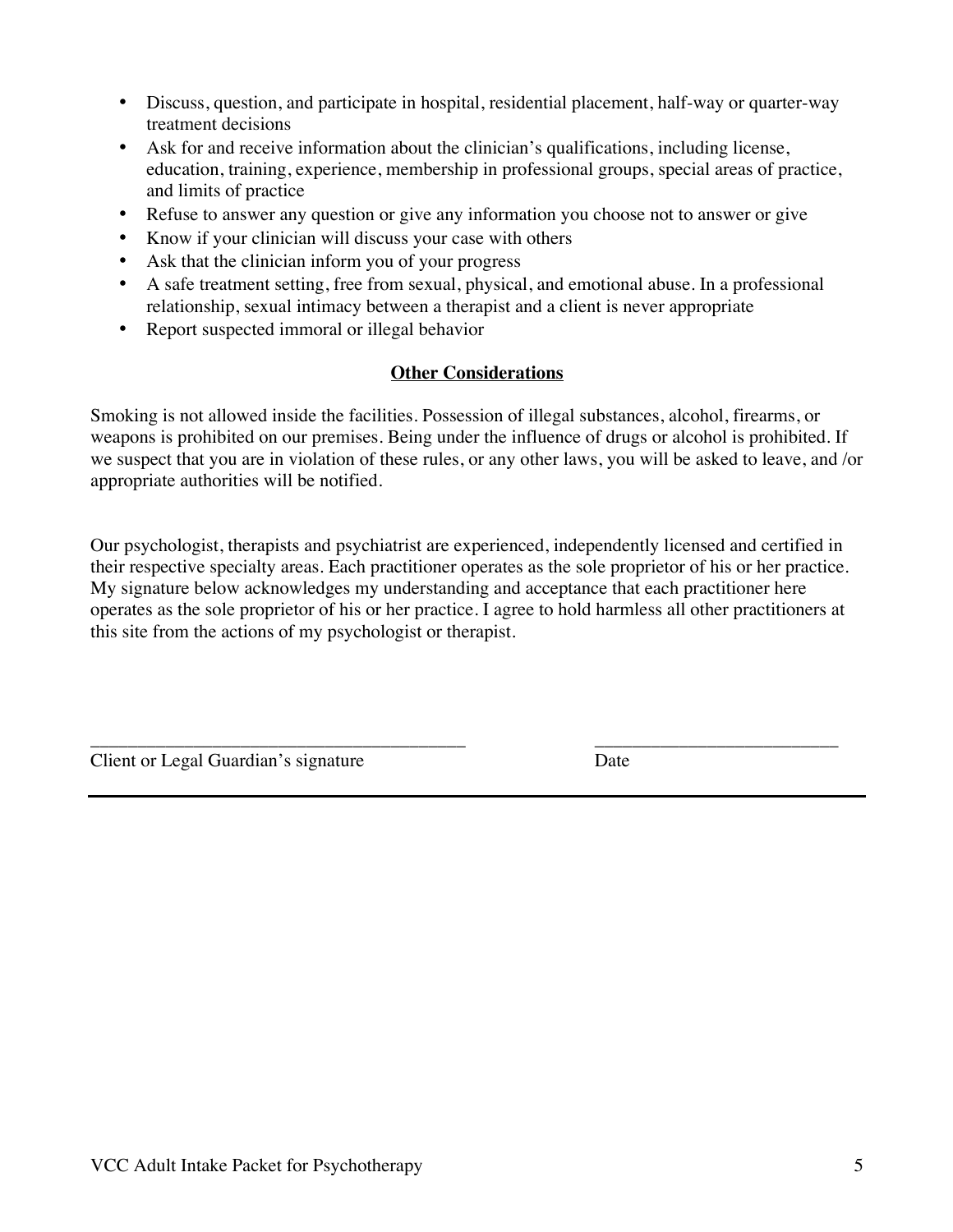### **Client Contact Information**

|                                            | <u>Client Contact Information</u>                                                                                                                                                                                                                                                   |   |                 |             |
|--------------------------------------------|-------------------------------------------------------------------------------------------------------------------------------------------------------------------------------------------------------------------------------------------------------------------------------------|---|-----------------|-------------|
|                                            |                                                                                                                                                                                                                                                                                     |   |                 |             |
|                                            |                                                                                                                                                                                                                                                                                     |   |                 |             |
|                                            |                                                                                                                                                                                                                                                                                     |   |                 |             |
|                                            |                                                                                                                                                                                                                                                                                     |   |                 |             |
|                                            |                                                                                                                                                                                                                                                                                     |   |                 |             |
|                                            | Email Cell Phone<br>Home Phone Work Phone Cell Phone (Circle preferred contact #)<br>*OK to leave a voicemail at preferred contact # regarding appointments?<br>Y N                                                                                                                 |   |                 |             |
|                                            |                                                                                                                                                                                                                                                                                     |   |                 |             |
|                                            |                                                                                                                                                                                                                                                                                     |   |                 |             |
|                                            |                                                                                                                                                                                                                                                                                     |   |                 |             |
|                                            | In case of an emergency please contact:                                                                                                                                                                                                                                             |   |                 |             |
|                                            |                                                                                                                                                                                                                                                                                     |   |                 |             |
|                                            |                                                                                                                                                                                                                                                                                     |   |                 |             |
|                                            | <b>Background Information</b>                                                                                                                                                                                                                                                       |   |                 |             |
|                                            |                                                                                                                                                                                                                                                                                     |   |                 |             |
|                                            |                                                                                                                                                                                                                                                                                     |   |                 |             |
|                                            | Approximately how long have you had the current problem or concern? ________________________________                                                                                                                                                                                |   |                 |             |
|                                            |                                                                                                                                                                                                                                                                                     |   |                 |             |
|                                            | In what ways have you attempted to cope with this problem or concern? _____________________________                                                                                                                                                                                 |   |                 |             |
|                                            |                                                                                                                                                                                                                                                                                     |   |                 |             |
|                                            | Are you currently receiving psychiatric services, counseling or therapy elsewhere?<br>Have you ever seen a therapist, counselor, psychologist, or psychiatrist prior to this? Y<br>*If yes, please list names of providers, dates, reasons for treatment and outcomes of treatment: |   |                 | Y<br>N<br>N |
|                                            | Have you ever been hospitalized for psychological problems? Y N<br>Have you ever received psychological testing in the past?                                                                                                                                                        | Y | N               |             |
|                                            | *If yes, by whom, when, where and for what reason?                                                                                                                                                                                                                                  |   |                 |             |
|                                            | Have you ever heard unusual noises or voices that other people nearby were not able to hear? Y                                                                                                                                                                                      |   |                 | N           |
|                                            | Have you ever had visions of people or things that seemed real?                                                                                                                                                                                                                     | Y | N               |             |
|                                            | Have you ever smelled odors that others nearby did not smell?                                                                                                                                                                                                                       | Y | N               |             |
|                                            | Have you thought that someone else might be controlling your mind or putting thoughts into your                                                                                                                                                                                     |   |                 |             |
| head?                                      |                                                                                                                                                                                                                                                                                     | Y | N               |             |
| Have you personally experienced any abuse: | () None () Emotional () Physical () Sexual                                                                                                                                                                                                                                          |   |                 |             |
|                                            | Do you currently have thoughts of harming yourself?                                                                                                                                                                                                                                 | Y | N               |             |
|                                            | Do you currently have thoughts of wishing you were dead?                                                                                                                                                                                                                            | Y | N               |             |
|                                            | Do you currently have urges to hurt, harm, or kill someone else?                                                                                                                                                                                                                    | Y | N If yes, whom? |             |

VCC Adult Intake Packet for Psychotherapy 6

Have you ever attempted suicide or intentionally harmed yourself?  $Y - N$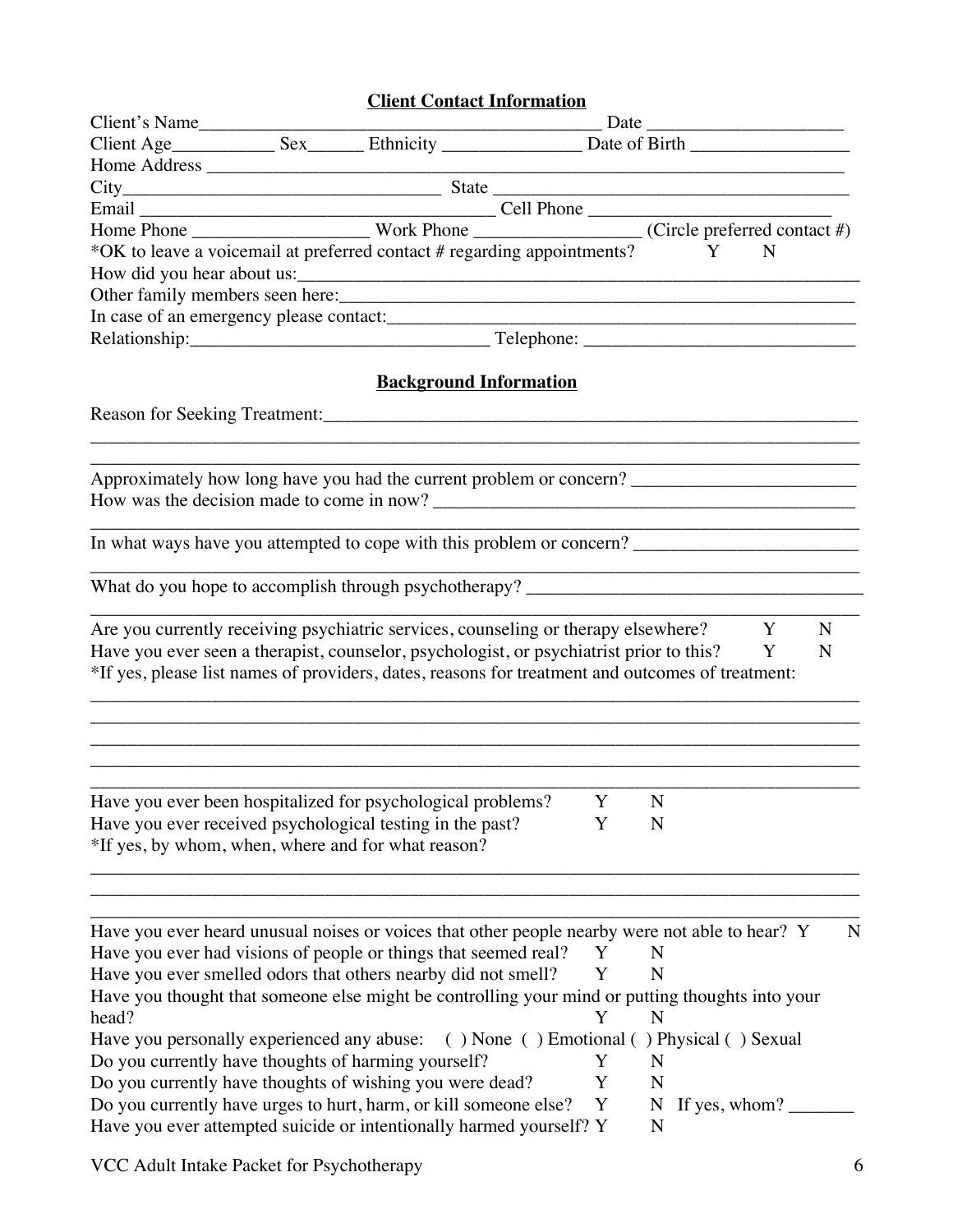| Have you ever seriously considered suicide or felt like harming someone else? Y |  |  |
|---------------------------------------------------------------------------------|--|--|
| If yes, please explain:                                                         |  |  |

\_\_\_\_\_\_\_\_\_\_\_\_\_\_\_\_\_\_\_\_\_\_\_\_\_\_\_\_\_\_\_\_\_\_\_\_\_\_\_\_\_\_\_\_\_\_\_\_\_\_\_\_\_\_\_\_\_\_\_\_\_\_\_\_\_\_\_\_\_\_\_\_\_\_\_\_\_\_\_\_\_\_ Have you lost or gained an unusual amount of weight lately  $Y$   $N$  Lost or Gained  $\_\_$ lbs

#### **Family History**

|                                                                     | Is the marriage in trouble? Y N Areas of concern: _______________________________                                                                            |              |                |             |   |
|---------------------------------------------------------------------|--------------------------------------------------------------------------------------------------------------------------------------------------------------|--------------|----------------|-------------|---|
| Do you have any problems with relatives or in-laws?                 |                                                                                                                                                              | $\mathbf{Y}$ | $\mathbf N$    |             |   |
|                                                                     |                                                                                                                                                              |              |                |             |   |
|                                                                     | Is your spouse willing to participate in psychotherapy? ________________________                                                                             |              |                |             |   |
|                                                                     | If never married, are you now involved in a serious relationship with anyone?                                                                                |              |                |             |   |
| Are you now living alone or with somebody who is not your spouse?   |                                                                                                                                                              | Y            | $\overline{N}$ |             |   |
| Where were you born/raised?                                         |                                                                                                                                                              |              |                |             |   |
|                                                                     | In general, how happy or adjusted were you growing up? () Poor () Average () Completely                                                                      |              |                |             |   |
|                                                                     | Were you ever raised by someone other than your biological parents? Who: ______                                                                              |              |                |             |   |
| Did you have an unhappy childhood?                                  |                                                                                                                                                              | Y            | $\mathbf N$    |             |   |
| Were you ever abused or mistreated as a child or teenager?          |                                                                                                                                                              | Y            | N              |             |   |
| Were you often in poor health as a child or teenager?               |                                                                                                                                                              | Y            | N              |             |   |
| Were you very poor when growing up?                                 |                                                                                                                                                              | Y            | N              |             |   |
| Did you have a poor relationship with your mother or father?        |                                                                                                                                                              | Y            | N              |             |   |
|                                                                     |                                                                                                                                                              |              |                |             |   |
|                                                                     |                                                                                                                                                              |              |                |             |   |
|                                                                     | What important expectations were held for children growing up in your family of origin?                                                                      |              |                |             |   |
|                                                                     |                                                                                                                                                              |              |                |             |   |
|                                                                     |                                                                                                                                                              |              |                |             |   |
|                                                                     | How was anger expressed in the home where you grew up? __________________________                                                                            |              |                |             |   |
| Were there any unusual or disturbing experiences in your childhood? |                                                                                                                                                              |              | Y              | $\mathbf N$ |   |
|                                                                     | Do you feel your current problems may be directly related to the way you were raised?                                                                        |              | Y              | $\mathbf N$ |   |
| () None () Little () Somewhat () Substantial () Always              | How much is your immediate family a source of emotional support for you?<br>Who in your family do you currently feel closest to? ___________________________ |              |                |             |   |
| Do you have inadequate social support (family/friends)?             |                                                                                                                                                              |              |                | $\mathbf Y$ | N |
|                                                                     | Religious affiliation: __________________________Was religion a major part of your upbringing                                                                |              |                | Y           | N |
| Is religion a major part of your life now?                          |                                                                                                                                                              |              |                | Y           | N |
| Would you like your therapist to pray with you?                     |                                                                                                                                                              |              |                | Y           | N |
|                                                                     |                                                                                                                                                              |              |                |             |   |

Is there a familial history of any of the following concerns with any biologic relatives (please include immediate family members and extended relatives)?

Autism Spectrum Y N

Relationship to Patient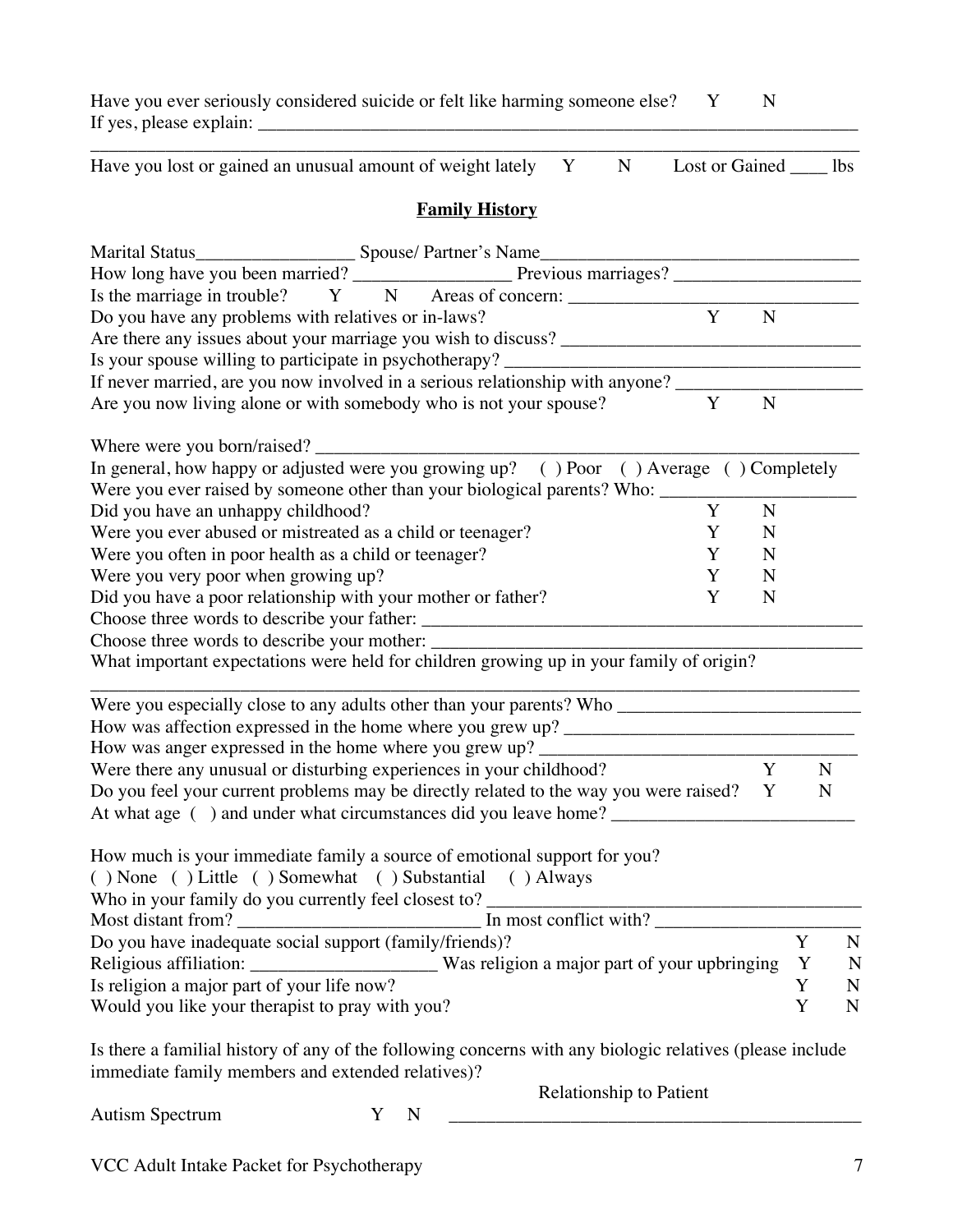| Suicide                                                                         |   | N           |                                               |   |   |
|---------------------------------------------------------------------------------|---|-------------|-----------------------------------------------|---|---|
| <b>Eating Disorder</b>                                                          |   | N           |                                               |   |   |
| Depression                                                                      |   | N           |                                               |   |   |
| Bipolar Disorder/Manic-Depression Y                                             |   | N           |                                               |   |   |
| <b>Anxiety Disorder</b>                                                         |   | N           |                                               |   |   |
| Obsessive-Compulsive Disorder                                                   | Y | $\mathbf N$ |                                               |   |   |
| <b>ADD/ADHD</b>                                                                 |   | N           |                                               |   |   |
| Schizophrenia or Psychotic Disorder Y                                           |   | $\mathbf N$ |                                               |   |   |
| Alcohol/Drug Problems                                                           |   | $\mathbf N$ |                                               |   |   |
| Legal Problems                                                                  |   | N           |                                               |   |   |
| Other (please specify)                                                          |   | N           |                                               |   |   |
|                                                                                 |   |             | <b>Education Information and Work History</b> |   |   |
|                                                                                 |   |             |                                               | Y | N |
|                                                                                 |   |             |                                               |   |   |
| Were you a behavior problem in school or when growing up?                       |   |             |                                               |   | N |
| Were you ever in trouble with the law or juvenile authorities while growing up? |   |             |                                               | N |   |

Employment status (Check all that apply):

( ) Employed ( ) Homemaker ( ) Retired ( ) Disabled ( ) Student ( ) Unemployed If/When employed, what type of work do you do?

| Are you unsatisfied with your present work? |                                                                                   |          | N |
|---------------------------------------------|-----------------------------------------------------------------------------------|----------|---|
| Previous Jobs Held                          | How Long                                                                          | Why Left |   |
|                                             |                                                                                   |          |   |
|                                             | Have you been in trouble with the law as an adult? $Y \tN$                        |          |   |
|                                             | History of Military Service: Y N Currently in military? Y N Branch: _____________ |          |   |
|                                             |                                                                                   |          |   |
|                                             |                                                                                   |          |   |

Please list any leisure activities (such as sports, clubs, religious organizations, etc.) that you are involved in currently: \_\_\_\_\_\_\_\_\_\_\_\_\_\_\_\_\_\_\_\_\_\_\_\_\_\_\_\_\_\_\_\_\_\_\_\_\_\_\_\_\_\_\_\_\_\_\_\_\_\_\_\_\_\_\_\_\_\_\_\_\_\_\_\_

#### **Medical History**

\_\_\_\_\_\_\_\_\_\_\_\_\_\_\_\_\_\_\_\_\_\_\_\_\_\_\_\_\_\_\_\_\_\_\_\_\_\_\_\_\_\_\_\_\_\_\_\_\_\_\_\_\_\_\_\_\_\_\_\_\_\_\_\_\_\_\_\_\_\_\_\_\_\_\_\_\_\_\_\_\_\_ \_\_\_\_\_\_\_\_\_\_\_\_\_\_\_\_\_\_\_\_\_\_\_\_\_\_\_\_\_\_\_\_\_\_\_\_\_\_\_\_\_\_\_\_\_\_\_\_\_\_\_\_\_\_\_\_\_\_\_\_\_\_\_\_\_\_\_\_\_\_\_\_\_\_\_\_\_\_\_\_\_\_ \_\_\_\_\_\_\_\_\_\_\_\_\_\_\_\_\_\_\_\_\_\_\_\_\_\_\_\_\_\_\_\_\_\_\_\_\_\_\_\_\_\_\_\_\_\_\_\_\_\_\_\_\_\_\_\_\_\_\_\_\_\_\_\_\_\_\_\_\_\_\_\_\_\_\_\_\_\_\_\_\_\_

\_\_\_\_\_\_\_\_\_\_\_\_\_\_\_\_\_\_\_\_\_\_\_\_\_\_\_\_\_\_\_\_\_\_\_\_\_\_\_\_\_\_\_\_\_\_\_\_\_\_\_\_\_\_\_\_\_\_\_\_\_\_\_\_\_\_\_\_\_\_\_\_\_\_\_\_\_\_\_\_\_\_

Your present state of health is: ( ) Excellent ( ) Good ( ) Fair ( ) Poor Describe any current medical problems (including allergies, asthma, injuries, etc.)

Name of medical provider by whom you were last seen:\_\_\_\_\_\_\_\_\_\_\_\_\_\_\_\_\_\_\_\_Date\_\_\_\_\_\_\_\_\_\_\_\_\_\_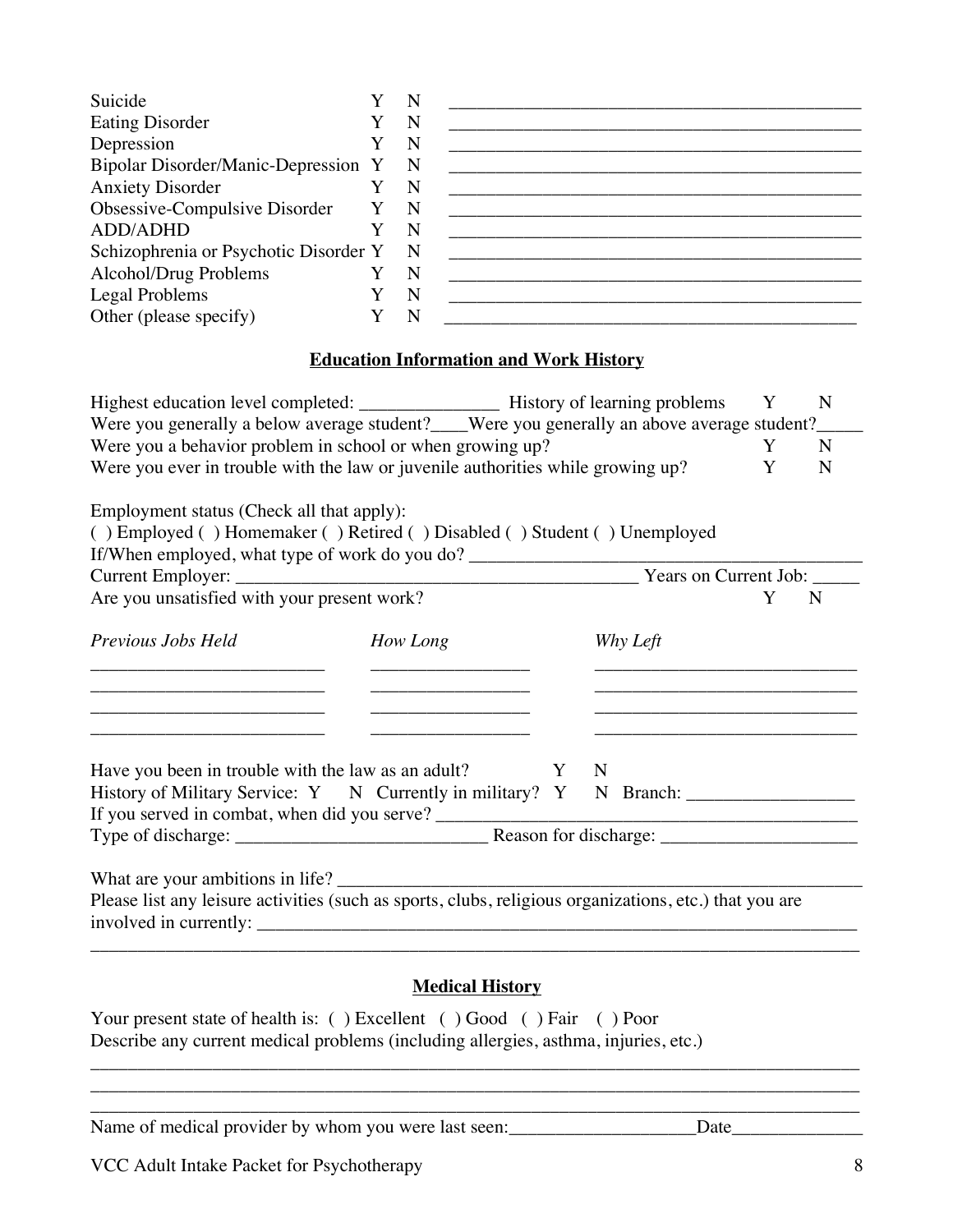| Address:                                                                                           | Phone #       |
|----------------------------------------------------------------------------------------------------|---------------|
| How many times a week do you exercise?                                                             | For how long? |
| Please describe all past major hospitalizations or illnesses (i.e. when, where, how long, for what |               |
| problem, type of treatment received):                                                              |               |

\_\_\_\_\_\_\_\_\_\_\_\_\_\_\_\_\_\_\_\_\_\_\_\_\_\_\_\_\_\_\_\_\_\_\_\_\_\_\_\_\_\_\_\_\_\_\_\_\_\_\_\_\_\_\_\_\_\_\_\_\_\_\_\_\_\_\_\_\_\_\_\_\_\_\_\_\_\_\_\_\_\_ \_\_\_\_\_\_\_\_\_\_\_\_\_\_\_\_\_\_\_\_\_\_\_\_\_\_\_\_\_\_\_\_\_\_\_\_\_\_\_\_\_\_\_\_\_\_\_\_\_\_\_\_\_\_\_\_\_\_\_\_\_\_\_\_\_\_\_\_\_\_\_\_\_\_\_\_\_\_\_\_\_\_ \_\_\_\_\_\_\_\_\_\_\_\_\_\_\_\_\_\_\_\_\_\_\_\_\_\_\_\_\_\_\_\_\_\_\_\_\_\_\_\_\_\_\_\_\_\_\_\_\_\_\_\_\_\_\_\_\_\_\_\_\_\_\_\_\_\_\_\_\_\_\_\_\_\_\_\_\_\_\_\_\_\_

Please list all currently prescribed medications and over-the-counter medications and supplements; the reason prescribed; the duration; and effect by completing the following table:

|  | Name of medication Reason prescribed Date started Date ended/ reason for stopping Side effects? |  |
|--|-------------------------------------------------------------------------------------------------|--|
|  |                                                                                                 |  |
|  |                                                                                                 |  |
|  |                                                                                                 |  |
|  |                                                                                                 |  |
|  |                                                                                                 |  |
|  |                                                                                                 |  |
|  |                                                                                                 |  |
|  |                                                                                                 |  |
|  |                                                                                                 |  |
|  |                                                                                                 |  |

| N |                                                                                       |
|---|---------------------------------------------------------------------------------------|
|   |                                                                                       |
| N |                                                                                       |
|   |                                                                                       |
|   | What is your sexual orientation? () Heterosexual () Gay/Lesbian () Bisexual () Unsure |

#### **Substance Use History**

Have you used any of the following?

|                                  | Current Use Past Use | How much/often | Last time used? |
|----------------------------------|----------------------|----------------|-----------------|
| Alcohol                          |                      |                |                 |
| Marijuana                        |                      |                |                 |
| Cocaine, including crack         |                      |                |                 |
| Amphetamines, speed              |                      |                |                 |
| Tranquilizers or sedatives       |                      |                |                 |
| Caffeine (coffee, tea, cola)     |                      |                |                 |
| Nicotine (cigarettes, tobacco    |                      |                |                 |
| Appetite suppressants/diet pills |                      |                |                 |
| Hallucinogens, LSD               |                      |                |                 |
| <b>Inhalants</b>                 |                      |                |                 |
| Opium/heroine                    |                      |                |                 |
| Medication abuse                 |                      |                |                 |
| Other medication abuse           |                      |                |                 |

VCC Adult Intake Packet for Psychotherapy 9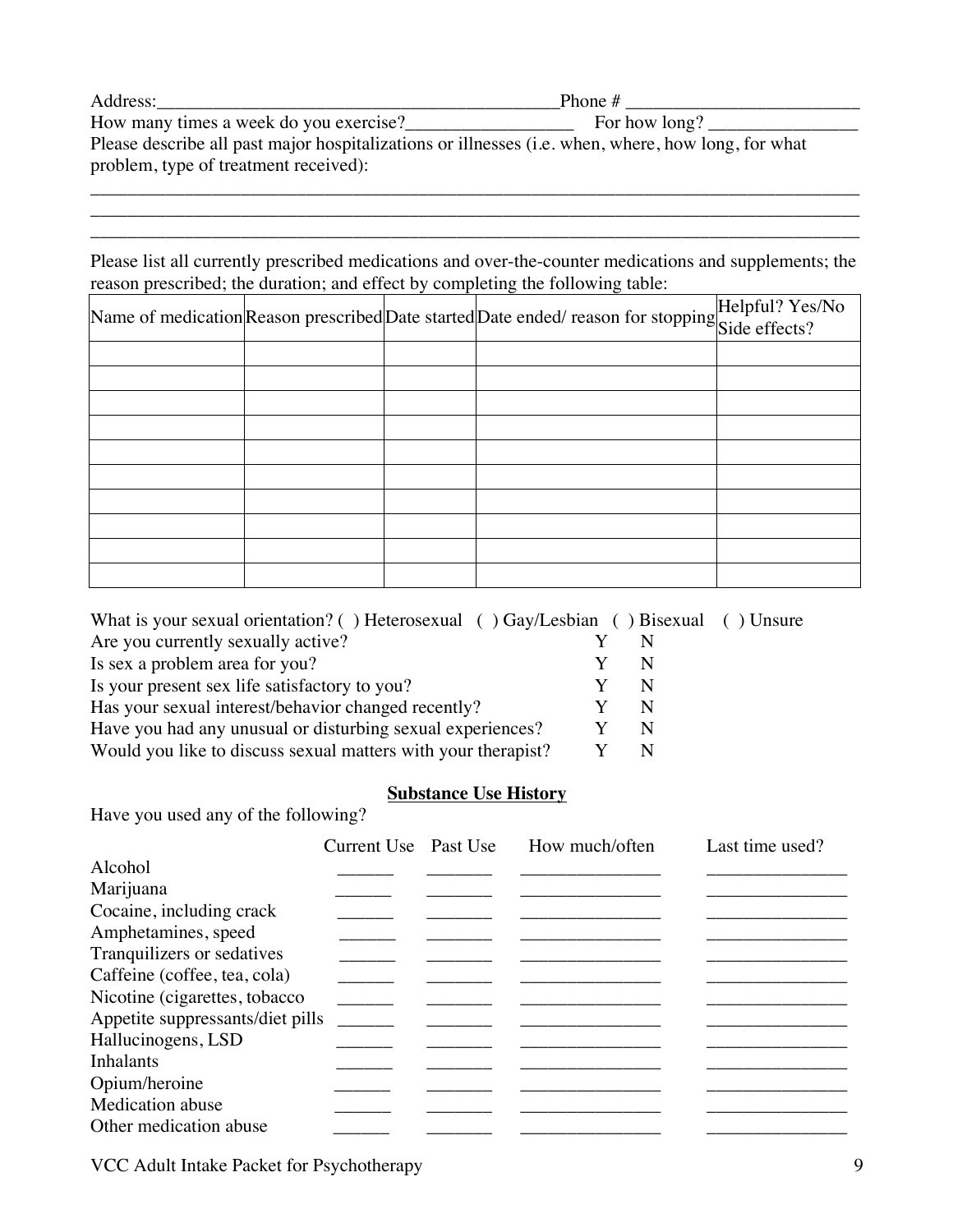| Have you ever been hospitalized or received treatment for substance abuse problems?           |  |
|-----------------------------------------------------------------------------------------------|--|
| Have you ever tried to cut down on the amount of alcohol you consume?                         |  |
| Has anyone close to you ever been annoyed by your drinking or drug usage?                     |  |
| Do you consider your alcohol consumption or drug usage to be a problem?                       |  |
| In a typical month, how often do you have 4 or more drinks in a 24 hour period?               |  |
| If substance abuse has occurred, please provide specific information including amounts of the |  |

substance, withdrawal symptoms, successful, and unsuccessful attempts to decrease or discontinue use. **\_\_\_\_\_\_\_\_\_\_\_\_\_\_\_\_\_\_\_\_\_\_\_\_\_\_\_\_\_\_\_\_\_\_\_\_\_\_\_\_\_\_\_\_\_\_\_\_\_\_\_\_\_\_\_\_\_\_\_\_\_\_\_\_\_\_\_\_\_\_\_\_\_\_\_\_\_\_\_\_\_\_**

## **Personal Perception** Circle any words which apply to you according to you:

| Competent      | Confident     | Shy           | Unloved      |
|----------------|---------------|---------------|--------------|
| "A nobody"     | Not Confident | Weak          | Loving       |
| Intelligent    | Guilty        | Strong        | Kind         |
| Stupid         | Evil          | Superstitious | Considerate  |
| Attractive     | Morally wrong | Outgoing      | Quiet        |
| Unattractive   | Irritable     | Friendly      | Loud         |
| Plain          | Angry         | Neat          | <b>Bored</b> |
| Ugly           | Aggressive    | Messy         | Restless     |
| Repulsive      | Timid         | Disorganized  | Regretful    |
| A loner        | Misunderstood | Confused      | Others:      |
| <b>Nervous</b> | Jumpy         | Lonely        |              |

### **Please complete the following sentences:**

| I am a person who has a series of the same state of the same state of the same state of the same state of the same state of the same state of the same state of the same state of the same state of the same state of the same |
|--------------------------------------------------------------------------------------------------------------------------------------------------------------------------------------------------------------------------------|
|                                                                                                                                                                                                                                |
|                                                                                                                                                                                                                                |
|                                                                                                                                                                                                                                |
|                                                                                                                                                                                                                                |
| I can't forgive                                                                                                                                                                                                                |
|                                                                                                                                                                                                                                |
|                                                                                                                                                                                                                                |
|                                                                                                                                                                                                                                |
|                                                                                                                                                                                                                                |
|                                                                                                                                                                                                                                |
|                                                                                                                                                                                                                                |
|                                                                                                                                                                                                                                |
|                                                                                                                                                                                                                                |
|                                                                                                                                                                                                                                |
| I can't                                                                                                                                                                                                                        |
|                                                                                                                                                                                                                                |
|                                                                                                                                                                                                                                |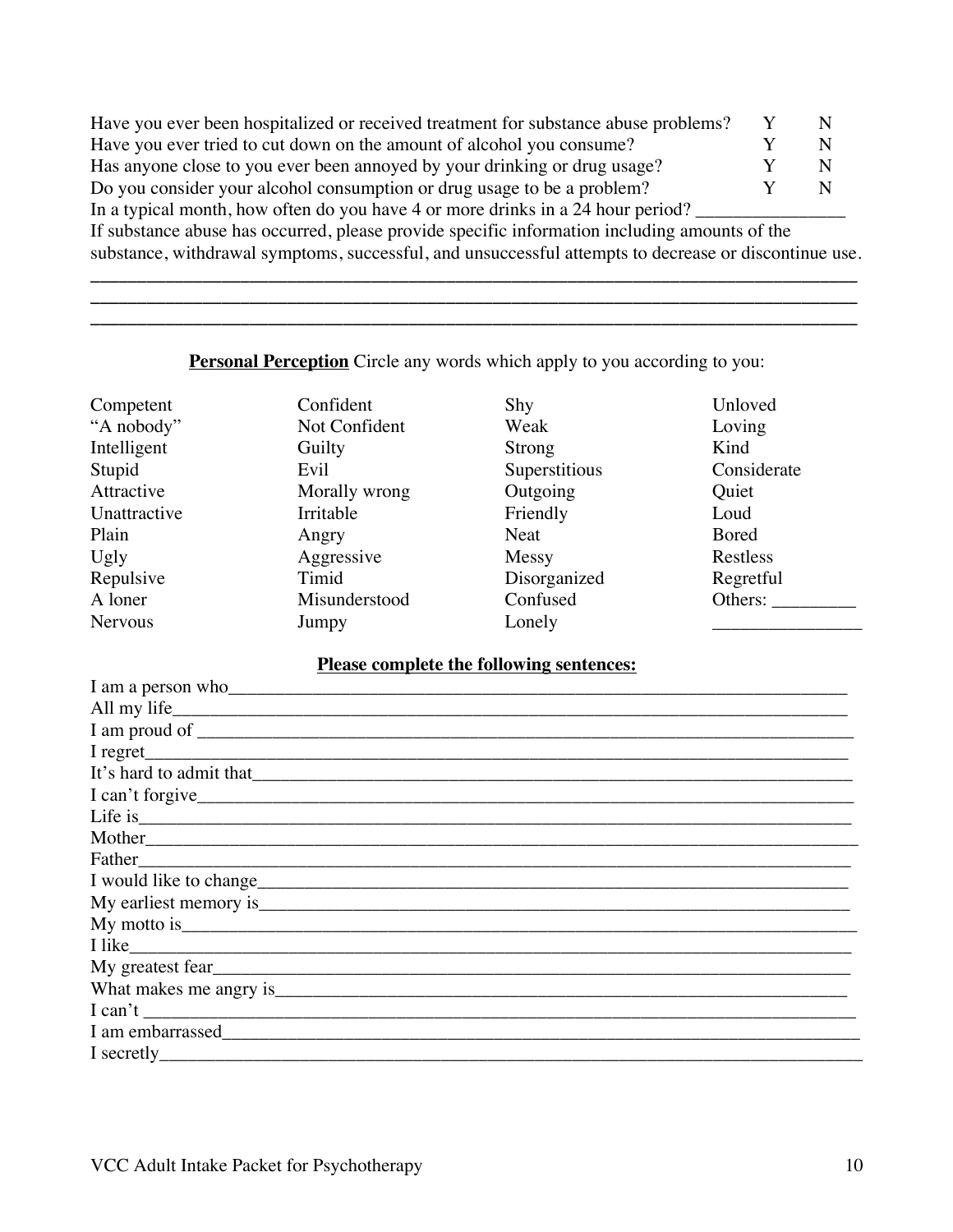#### **Pre-treatment Checklist of Concerns**

Please mark all of the items that apply, and add any others at the bottom.

- o I have no problems
- o Abortion, crises/ unexpected pregnancies, postabortion issues
- o Academic Problems, Learning Disabilities
- o Adoption, infertility
- o Abuse: physical, sexual, emotional, neglect (of children or elderly), animal cruelty
- o Aggression, violence
- o Alcohol use
- o Anger
- o Anxiety, nervousness
- o Attention, concentration, distractibility
- o Autism Spectrum Disorder, developmental concerns
- oBedwetting
- oCareer concerns, goals, and choices
- oChild leaving home
- oChildhood issues (your own childhood)
- oChildren, child management, childcare, parenting, child-parent relationships
- oChronic illness
- oCodependence
- oConfusion
- oCompulsions
- oCrying spells
- oCustody of children, divorce litigation
- o Debilitating injuries/disabilities
- o Decision-making, indecision, mixed feelings, putting off decisions
- o Delusions (false ideas)
- o Dependence
- o Depression, low mood, sadness, crying
- o Divorce, separation
- o Dizziness
- o Drug use prescription medications, over-thecounter medications, street drugs
- oEating problems over-eating, under-eating, changes in appetite, vomiting
- oEmptiness
- oEviction/repossession
- o Failure
- o Fainting spells
- o Family concerns
- o Fatigue, low energy, constantly tired
- o Fears of specific things, phobias
- o Fear of losing my mind, going crazy
- o Financial or money troubles, debt, impulsive spending
- o Flashbacks
- o Friendships
- o Gambling
- o Gender identity problems
- o Grieving, mourning, deaths, losses, bereavement
- o Guilt
- o Hallucinations, psychosis (hearing or seeing things that others don't)
- o Health, illness, medical concerns, physical problems
- o Heart racing
- o Home life concerns
- o Homicidal thoughts (current or history of)
- o Identity (self-esteem, goals)
- o Inferiority feelings
- o Impulsiveness, loss of self-control
- o Irresponsibility
- o Irritability
- o Job related stress
- o Judgment problems, risk-taking
- o Learned about a "family secret"
- o Legal matters, charges, suits
- o Loneliness
- o Mania
- o Marital conflict, distance/coldness, infidelity/affairs, remarriage
- o Medical concerns
- o Memory problems, forgetfulness
- o Menstrual problems, PMS, menopause
- o Mood swings
- o Motivation, laziness
- o Nausea/vomiting
- o Nervousness, tension
- o Obsessions, compulsions (thought or actions that repeat themselves)
- o Others controlling your thoughts
- o Over-sensitivity to rejection
- o Overambitious
- o Panic or anxiety attacks
- o Perfectionism
- o Pessimism
- o Physical complaints, headaches, other pains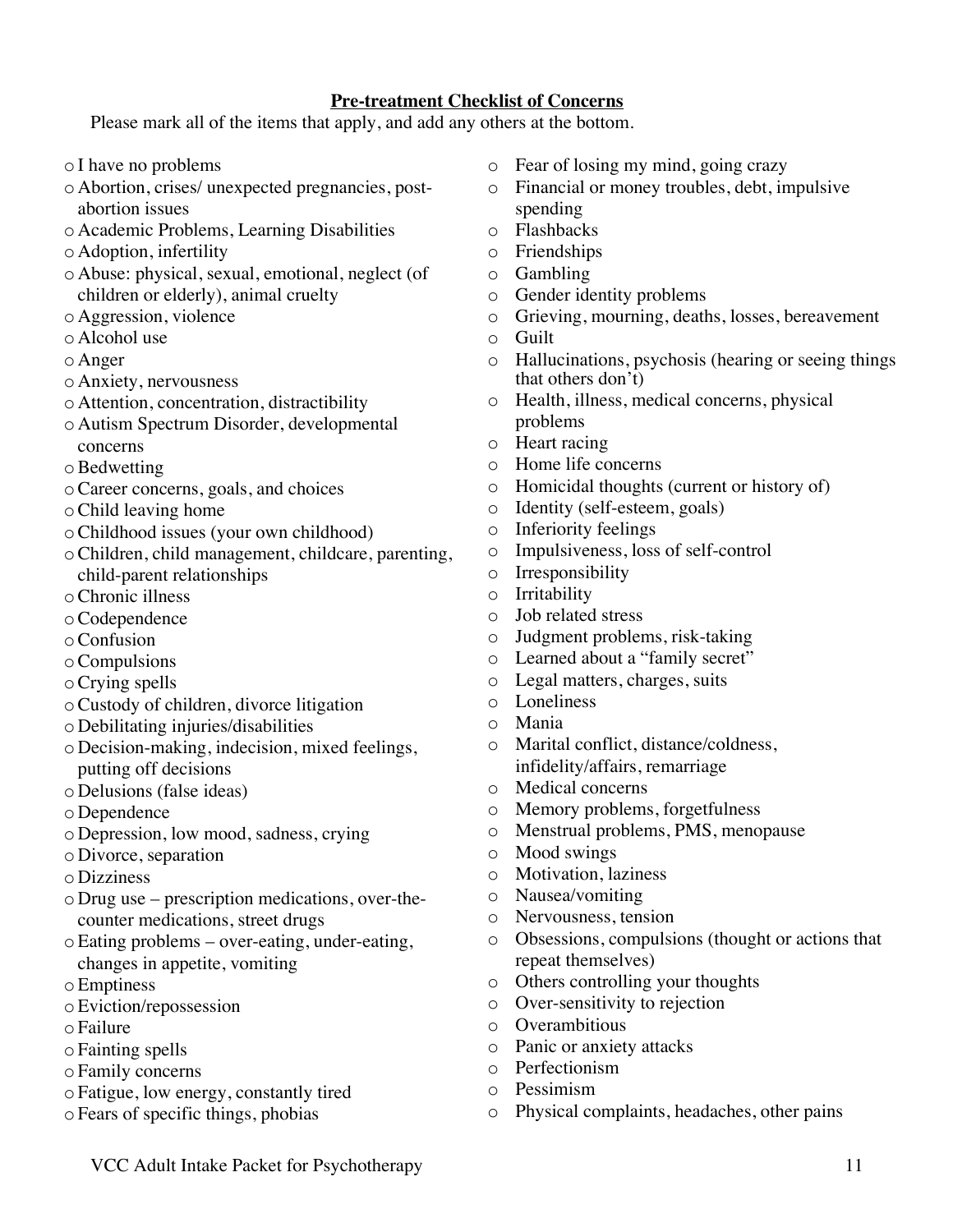- o Pornography, sexual addictions
- o Premarital counseling, engagement
- o Procrastination, work inhibitions, laziness
- o Rebellion, oppositional behaviors
- o Recent trauma (assault, burglary, accident, etc.)
- o Relationship problems, difficulty making friends
- o Retirement
- o Seeing strange visions
- o Self-centeredness
- o Self-harm, cutting, burning
- o Self-neglect, poor self-care
- o Sexual issues, dysfunctions, conflicts, desire differences
- o Shyness, over-sensitivity to criticism
- o Significant property damage
- o Sleep problems too much, too little, insomnia, nightmares
- o Smoking and tobacco use
- o Spirituality, religious issues
- o Stealing
- o Stress, relaxation, stress management, stress disorders, tension
- o Suspiciousness
- o Suicidal thoughts (current or history of)
- o Temper problems, outbursts, low frustration tolerance
- o Thought disorganization and confusion
- o Threats, violence
- o Tics, motor or verbal
- o Trust issues, mistrust of others, suspiciousness
- o Uncontrolled behavior/feelings
- o Unemployment
- o Vandalism
- o Verbal abuse
- o Weight and diet issues
- o Withdrawal, isolating
- o Worries, excessive

| <b>Anxiety Symptoms</b> | When           | <b>Frequency</b> |
|-------------------------|----------------|------------------|
|                         |                |                  |
| Excessive worrying      | Current / Past | 12345            |
| Muscle stiffness        | Current / Past | 12345            |
| Panic attacks           | Current / Past | 12345            |
| Avoiding things         | Current / Past | 12345            |
| <b>Unwanted fears</b>   | Current / Past | 12345            |
| Unwanted rituals        | Current / Past | 12345            |
| Unwanted habits         | Current / Past | 12345            |
| Procrastination         | Current / Past | 12345            |

Please indicate if the following symptoms are either a current or past problem. Please indicate the frequency using the following scale: Never (1); Sometimes (3); Almost Always (5)

In the last four weeks have you had an anxiety attack? (Suddenly feeling fear or panic)  $Y \tN$  $*$ If yes, has this ever happened before?  $Y \tN$ Do these attacks bother you a lot or are you worried about having another attack?  $Y \tN$ 

Do some of these attacks come suddenly out of the blue, or in situations where you don't expect to be nervous or uncomfortable? N

Think about your last bad anxiety attack:

| Were you short of breath?            |  |
|--------------------------------------|--|
| Did your heart race, pound, or skip? |  |
| Did you have chest pain or pressure? |  |
| Did you sweat?                       |  |
| Did you feel as if you were choking? |  |